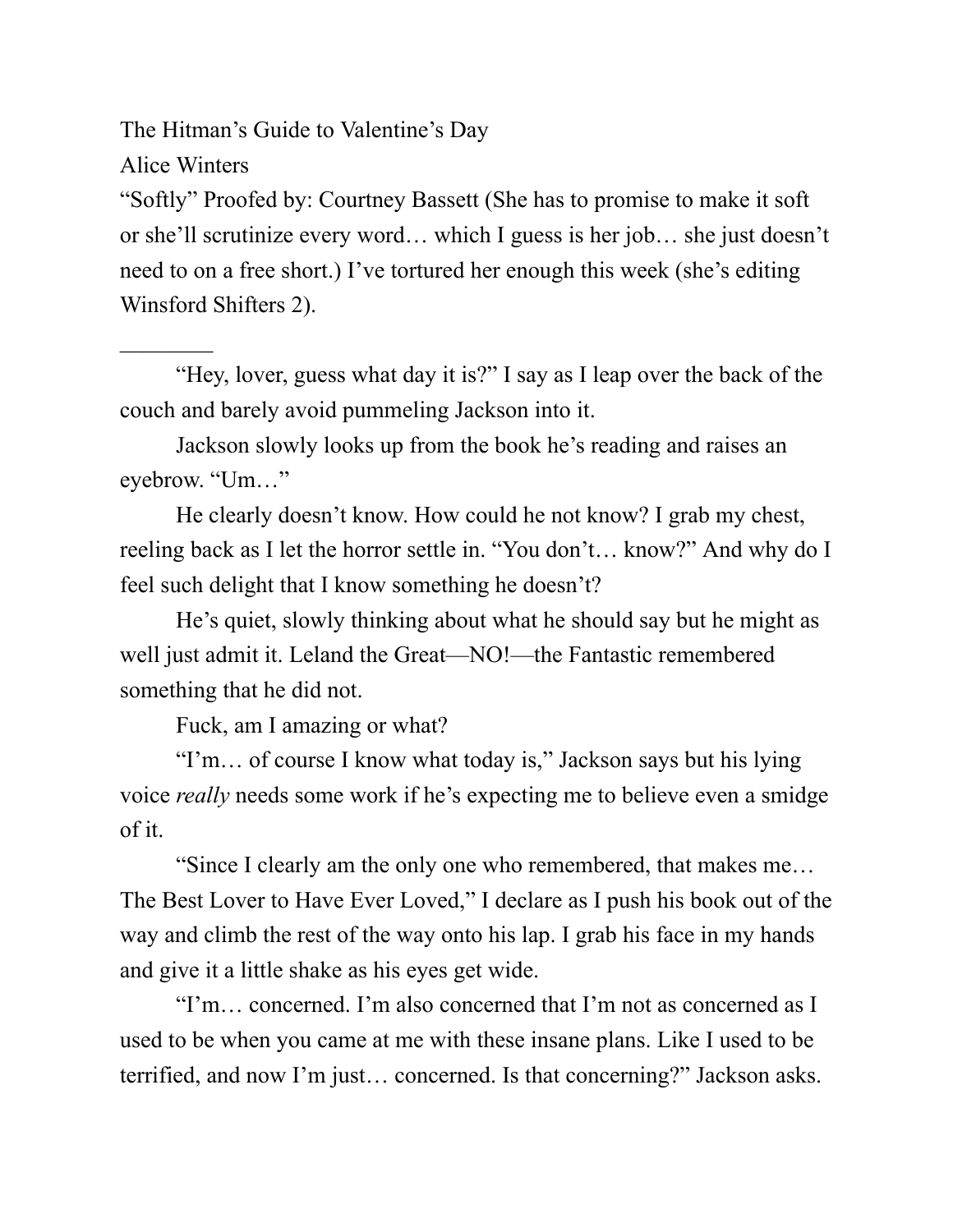I push his dumb little question off into oblivion and smile at my one true love. "I love your face."

He smiles back at me and it makes icky feelings swirl all around me. I swear he does it to torture me. Why else would he?

"Since it's clear you don't remember what day it is, then I guess you have to do everything I want today," I say as I poke his nose. "First things first. Get your coat."

He reluctantly looks out the window. "It's cold out."

"It's never too cold when you have the power of weaponry to keep you warm," I declare as I stuff Cayenne and Sarge into snowsuits. Sarge absolutely hates them and walks stiff legged every time he has one on, but Cayenne's excitement can't get crushed down.

Jackson looks mildly concerned but as soon as I'm off his lap, he gets up and starts putting his winter gear on. I hand him my weapons box and button my coat up before grabbing my gloves and hat. I yank the door open and push Jackson outside into the wintery cold.

"My, what wonderful weather we're having!" I say as I climb down the steps as Cayenne bounds after us and Sarge waddles after her.

"Beautiful weather," Jackson concurs. "My favorite part is the little tiny pieces of ice pelting me in the eyeballs. That's the best part."

"Good, good!" I say as I grab his hand in mine and drag him through the foot of snow that we'd acquired just last night.

"Is your plan for us to freeze to death?" Jackson shouts after me.

"It is!" I joke as I lead him out back for a short (yet frigidly cold) jaunt across a field to the woods. This time of the year, the trees are mostly barren besides the evergreens which are coated in snow. And the large group of evergreens toward the back is exactly what I'm aiming for.

"I'm scared," Jackson says.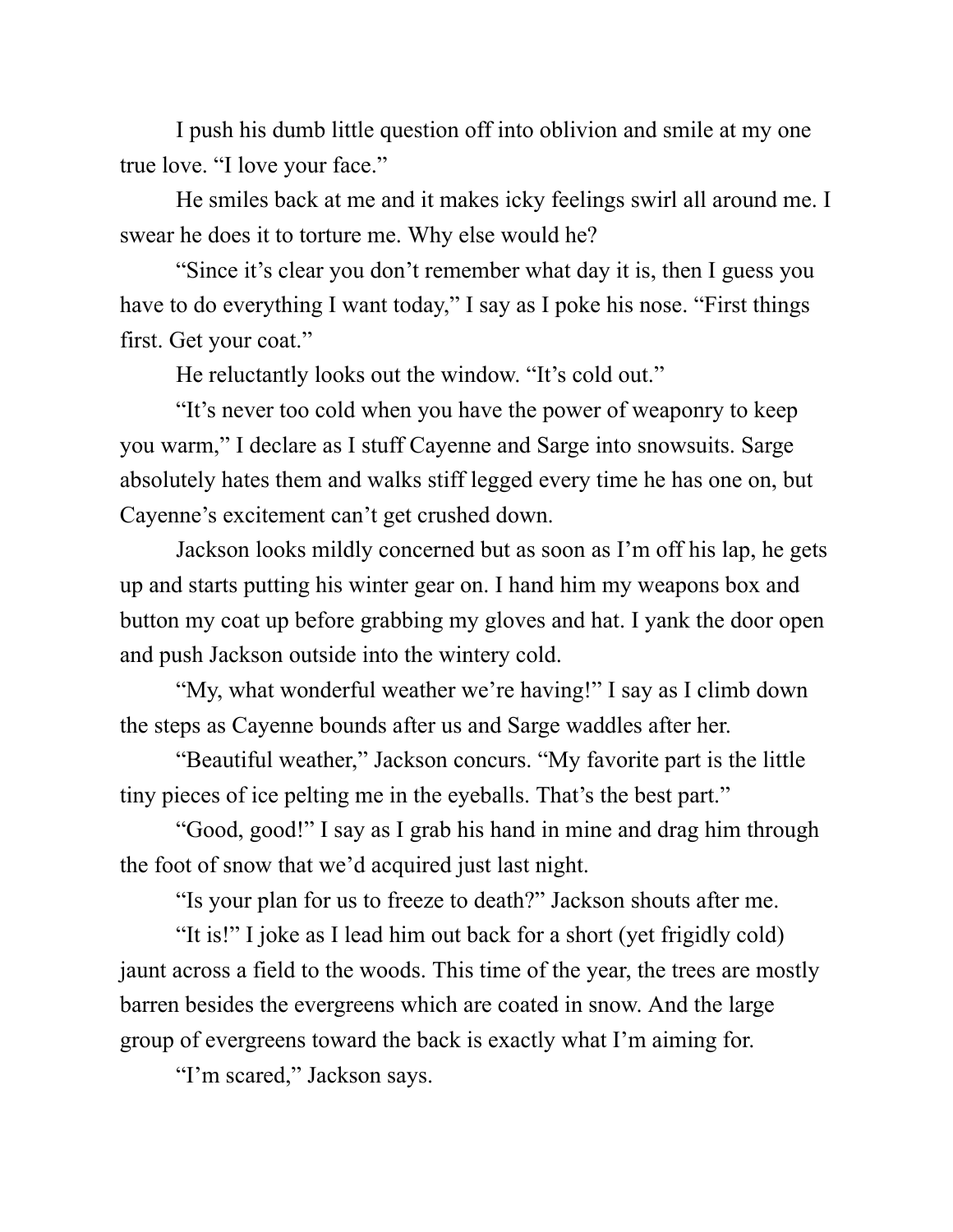"Don't be, honey. Daddy Leland's got you," I assure him.

Jackson's eyebrows disappear under his hat. "That makes me even more scared. Like… have you finally snapped? Are you taking me out here to bury me in the snow? Did I do something wrong? Is this punishment?" Jackson asks.

"Trust me, babe, if you did something wrong, you'd definitely know. I'd probably like kick your ass or something. Imagine this, I just walk in, and there you are, folding my underwear wrong, so I'd grab you in a headlock like this," I say as I slide behind him, slipping my arm over his neck. "I'd drive my knees into yours, knocking them out from under you."

Even with the heads up, he's no match for me and as I smash into them, he crumples down where I ride him into the snow.

"There!" I say as Jackson lays face first in the snow.

He doesn't move.

"Jackson… Jackson!" I give him a little shake, hoping to stuff life back into him.

"I've given up," he declares.

"That's okay. We're not too far away," I say as I flip him onto his back, set the weapons case on his chest and grab his feet. Once we're all set, I start dragging him. He slides pretty easily in the snow until Cayenne thinks this is amazing and leaps on top of him, but even then, I struggle on.

"I have figured out what today is!" Jackson says when I have him about twenty feet away from our destination.

"You have?" I ask as I look back at him.

"Torture Day," he says as he grabs onto a tree, like the tree will save him.

"I *do* love Torture Day but that's in March, remember? Last year we tortured your mom *all* day long. It was so much fun. Remember when I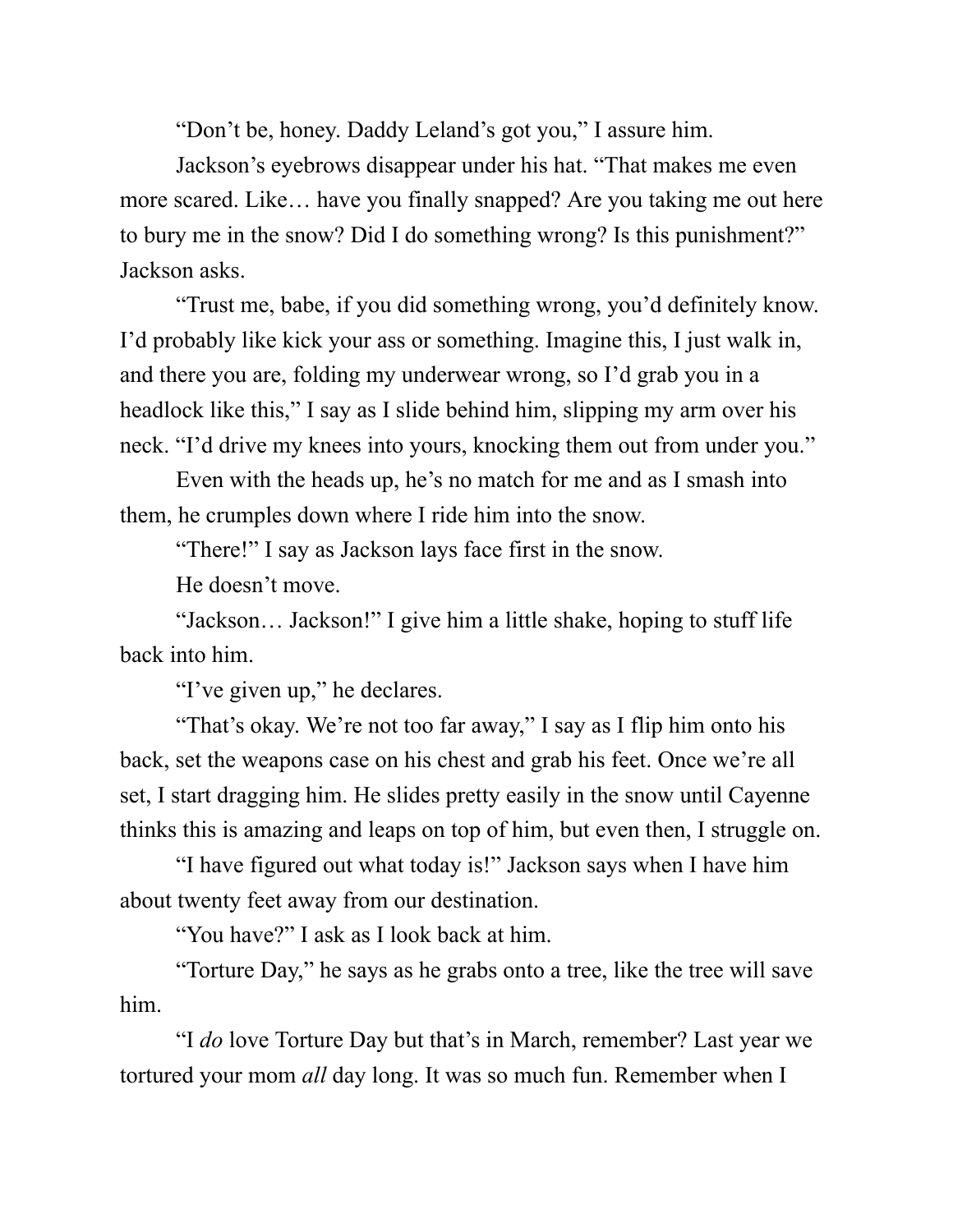pretended like I'd forgotten Blow-up Randy in his S&M gear on the couch?"

"She had a heart attack. You made my mom have a heart attack and you're so proud of yourself."

"She didn't have a heart attack! The devil can't have a heart attack!" I sigh blissfully at the memory. "Anyway. We are here. See that red heart up there, you need to shoot it or you will be forced to stay out in the cold until you do."

Jackson gets up and quickly grabs the weapons case before popping it open. When he sees that it's not a gun but a bow, he slowly looks up at me, even though it's clear I'm very excited.

"Hurry, Jackson!"

"I'm hurrying, but my hands are too cold," he cries as he shakes dramatically. He acts like he can't even pick up the arrow, he's shaking so hard. "L-Leland, I hope this proves h-how much I love you," he says as I hold the dogs back so no one gets accidentally shot.

"Stop being dramatic."

"A-All my love is being f-frozen out of me," he says as he aims the arrow and misses by about five feet. I realize with shock we're going to be here all night. We'll die before he shoots the heart.

"Remember arrows fall, Jackson, you have to shoot higher than the target."

"My ears are frozen. I can't hear you," he says as he tries again, this time missing it by four feet to the left.

Horror is settling deep in my bones right alongside its friend The Fucking Cold. I'm going to die out here waiting for Jackson.

"Oh look at the time, let me do that for you, babe," I say as I grab the bow, nock the arrow and hit the heart perfectly in the middle. It pushes it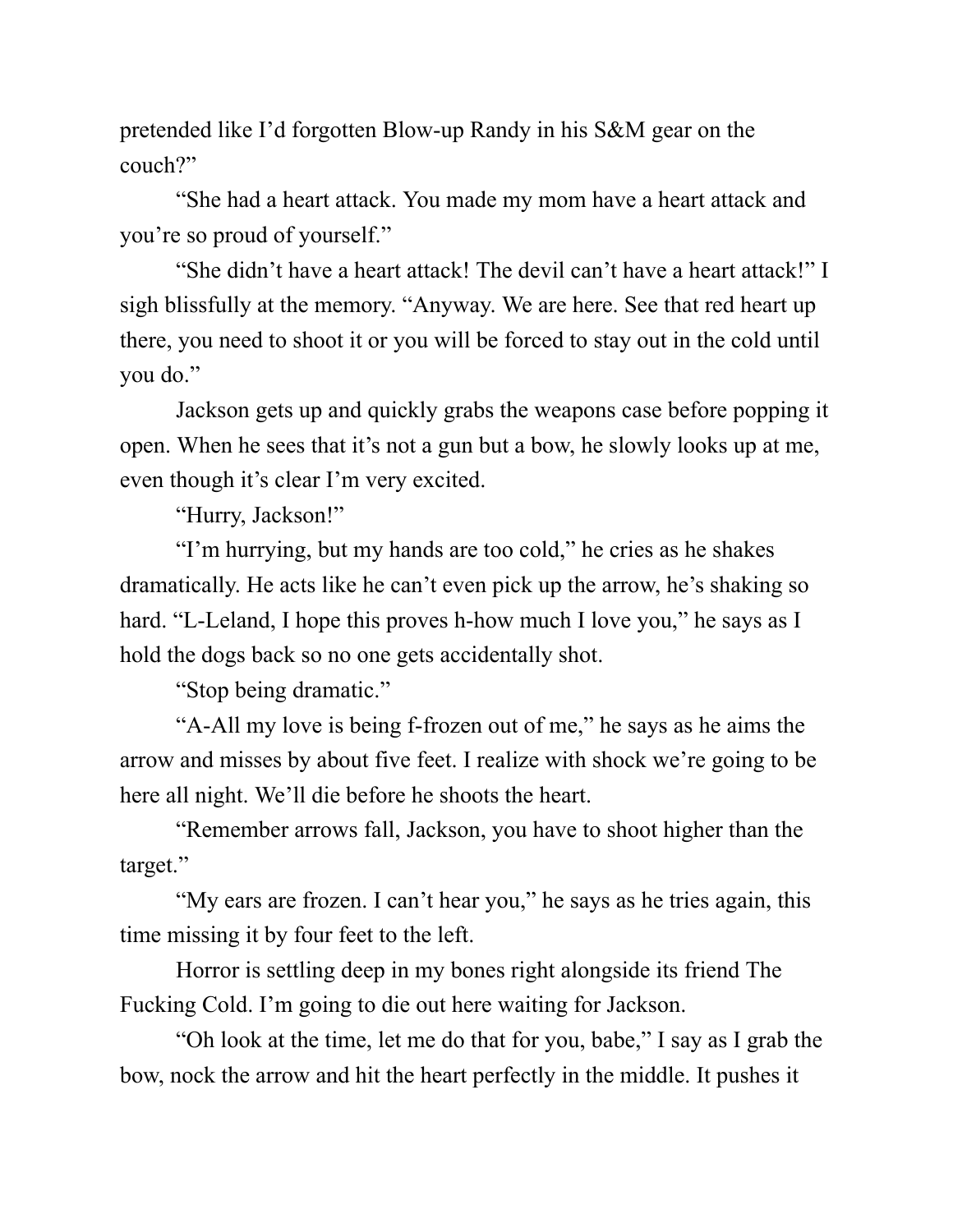back so the little bag hooked to it drops along with some balloons I'd made Cassel help me blow up.

"Happy Valentine's Day!" I say as I turn to look at Jackson who is just staring at the pile of balloons and the bag. "J-Jackson? Did you freeze to death when you were so excited to see what I planned? Or do you feel awful for forgetting? I know in your heart you would have remembered."

Jackson starts laughing so hard he's doubled over. "Oh my god, Leland. You made me feel awful making me think I forgot something. Leland… what's the date?"

"Valentine's Day!" He shakes his head. "The date." "Uhhh the thirteenth." "When is Valentine's Day?" "Cassel said it's the thirteenth!" "No, it's the fourteenth."

I narrow my eyes as I realize that Cassel has to die. There is no recovering from this. "We're having roasted Cassel for our Valentine's dinner," I growl as I yank my phone out and quickly call Cassel as Jackson gathers the arrows and balloons.

"Hello!" Cassel cheerly says. Too bad it's the last time he'll ever be happy again.

"You lied to me. I asked you when Valentine's Day was and you said the thirteenth and I *believed* you," I hiss at Cassel.

He's *cackling* and because Jackson can hear him cackling Jackson's *also* cackling. "I know. It was funny. Sometimes you're so smart and other times you're really not!"

"Death is nigh, Cassel. Wait… I know what's better. I'll tell Jeremy something really bad about you."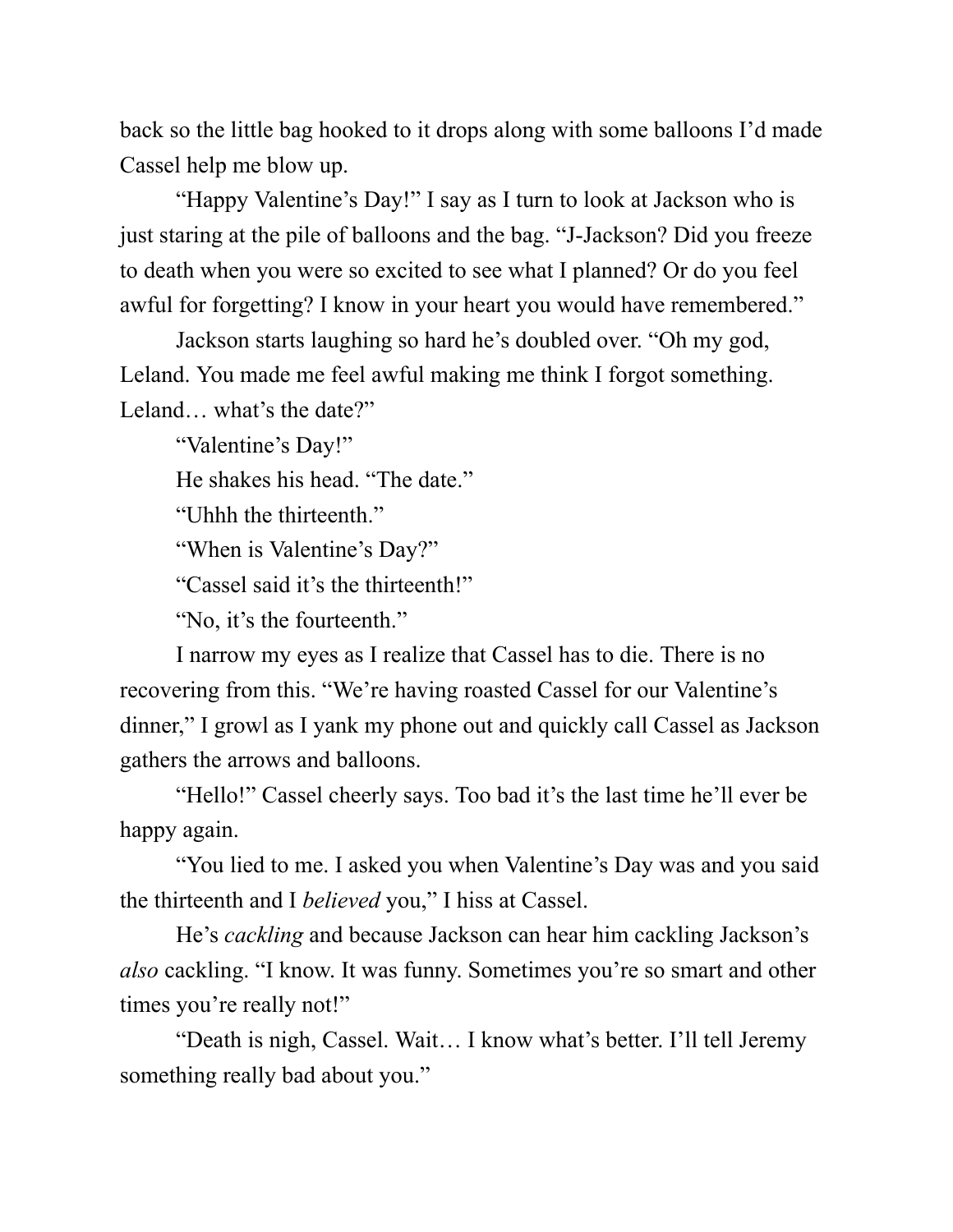"Wait… no… Leland. No! He likes me! He looked at me today, Leland! Don't ruin that!"

"I'm writing it right now, 'Dear Jeremy, Cassel is a—'"

"Please! Leland! I will… I'll… be your servant or something. I'll call you your majesty. Please."

"I'll consider it," I growl before canceling the call.

Jackson gives me a huge smile. "This is even more special because it's like a pre-Valentine's Day," Jackson says as he wraps me up in his arms and squeezes me tightly. "And look! The candy has been out in the cold so long it's like eating a brick," he says as he tries to bite off a piece of the chocolate. "Hear that sound? It's my teeth breaking but this is my favorite chocolate and I must eat it."

I smile at him since the sound is definitely the nuts and not his teeth. "I mean… maybe that was my plan all along. Maybe it was all a big joke, and I *knew* it was a day early."

"You know it doesn't matter what day it is, as long as I'm with you, I know the day is going to be amazing." He gently kisses my lips, and even though I'm freezing *to death* the kiss makes it all worth it.

"Ooh, so today will be my day for Valentine's Day and tomorrow will be yours. Off to the sex dungeon!" I shout.

"Oh no… what… what are you planning?"

"Hee hee hee... Only I will know," I say as I grab his wrist and drag him after me.

"Fine, fine." He smiles at me, clearly a little excited. "Just you wait for what I have planned for tomorrow," Jackson says, and I hesitate.

He can't do that to me. He can't just tease me like that! "Let's go to bed instead! I'm too excited!"

"It's one in the afternoon, we can't go to bed!"